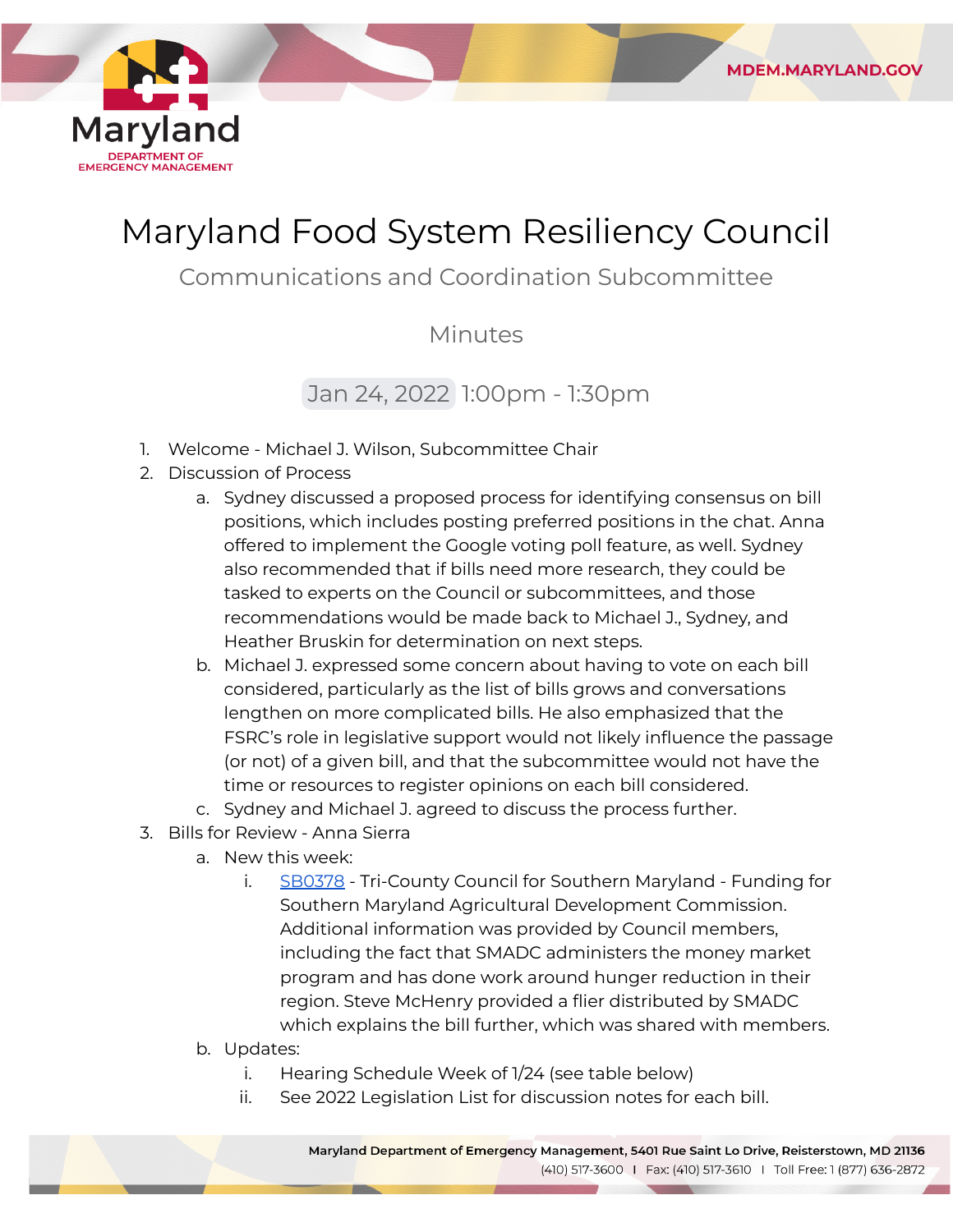

4. Hearing Schedule Week of 1/25

| Bill#<br>(Crossfile)      | <b>Title</b>                                                                                                                                                                                                | Sponsor(s)                                              | <b>Hearing Schedule</b>                                                                    | <b>Notes</b>                                                                       |
|---------------------------|-------------------------------------------------------------------------------------------------------------------------------------------------------------------------------------------------------------|---------------------------------------------------------|--------------------------------------------------------------------------------------------|------------------------------------------------------------------------------------|
|                           |                                                                                                                                                                                                             | <b>Support</b>                                          |                                                                                            |                                                                                    |
| <b>SB0121</b><br>(HB0147) | Maryland Farms and Families Fund,<br>Maryland Food and Agricultural<br>Resiliency Mechanism Grant<br>Program, and Maryland<br>Farm-to-School Meal Grant Pilot<br>Program - Alterations and<br>Establishment | Senator<br><b>Hester</b><br>Delegate<br>Charkoudia<br>n | Senate<br>Education, Health,<br>and Environmental<br><b>Affairs</b><br>1/25/2022 - 1:30 PM | Michael J. will testify on<br><b>SB121</b><br>Heather testified on HB147<br>(1/19) |
| <b>HB0150</b><br>(SBO124) | Public Schools - Grant Program to<br>Reduce and Compost School Waste                                                                                                                                        | Delegate<br>Charkoudia<br>n                             | <b>Ways and Means</b><br>1/27/2022 - 1:00 PM<br>Support                                    |                                                                                    |
| <b>SB0229</b><br>(HB0184) | Environment - On-Farm<br><b>Composting Facilities - Permit</b><br>Exemption                                                                                                                                 | Senator<br>Gallion<br>Delegate<br><b>Shetty</b>         | Senate<br>Education, Health,<br>and Environmental<br><b>Affairs</b><br>1/25/2022 - 1:30 PM |                                                                                    |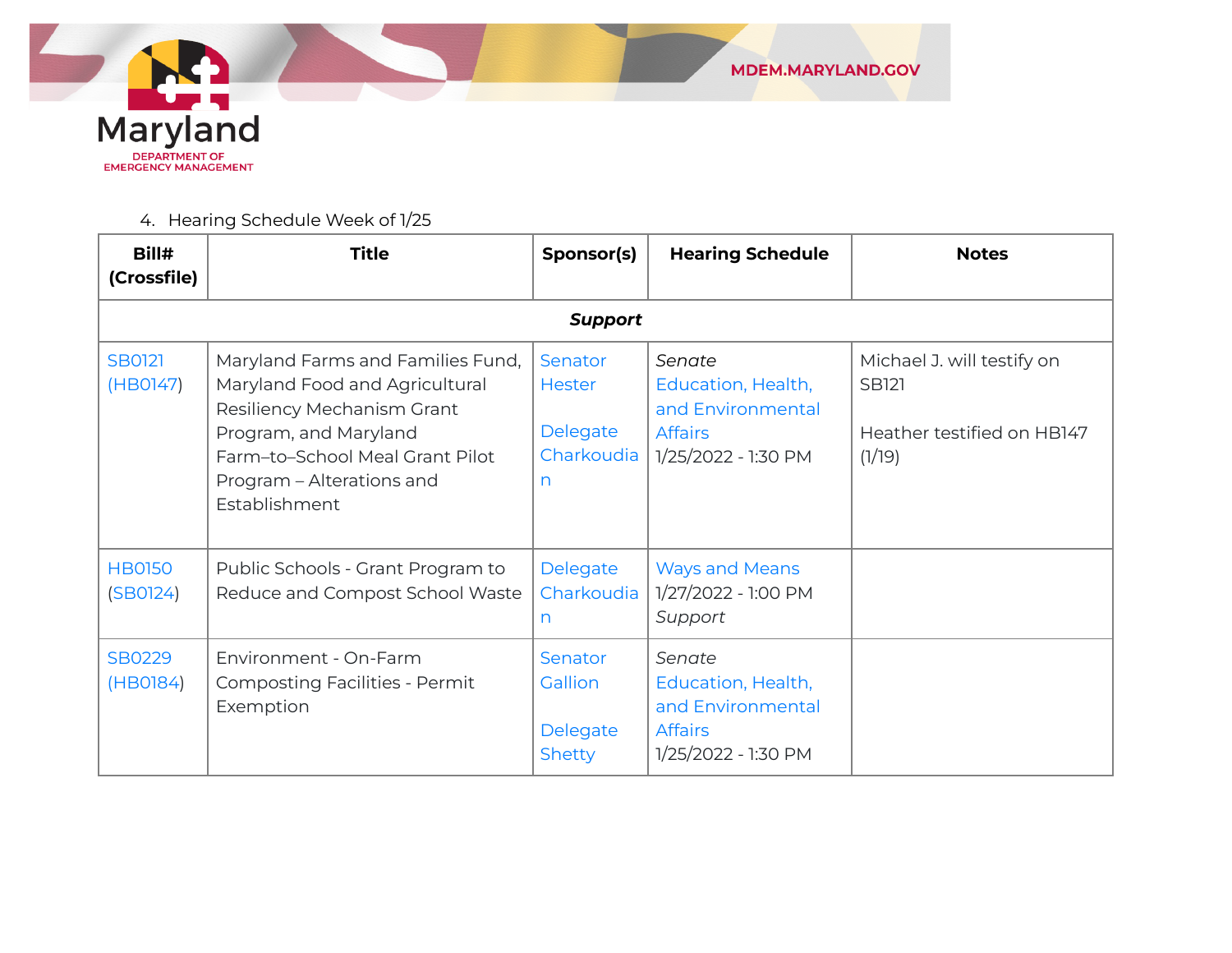

| <b>SB0039</b>             | Task Force to Study the Feasibility<br>of Returning to State Meat<br>Processing Inspection (Farms Buy<br>Local Act) | Senator<br>Cassilly | Education, Health,<br>and Environmental<br><b>Affairs</b><br>1/25/2022 - 1:30 PM |  |
|---------------------------|---------------------------------------------------------------------------------------------------------------------|---------------------|----------------------------------------------------------------------------------|--|
|                           |                                                                                                                     | <b>Monitor</b>      |                                                                                  |  |
| <b>HB0100</b><br>(SBOO14) | Sustainable Maryland Program<br>Fund - Establishment                                                                | Delegate<br>Solomon | Appropriations<br>1/25/2022 - 1:00 PM                                            |  |
| <b>HB0179</b>             | Counties and State Legislative<br>Districts - Food Environment<br>Reports                                           | Delegate<br>Amprey  | Environment and<br>Transportation<br>1/25/2022 - 1:00 PM                         |  |

5. Full Legislative Tracking List - 2022 Session

#### **NO POSITION**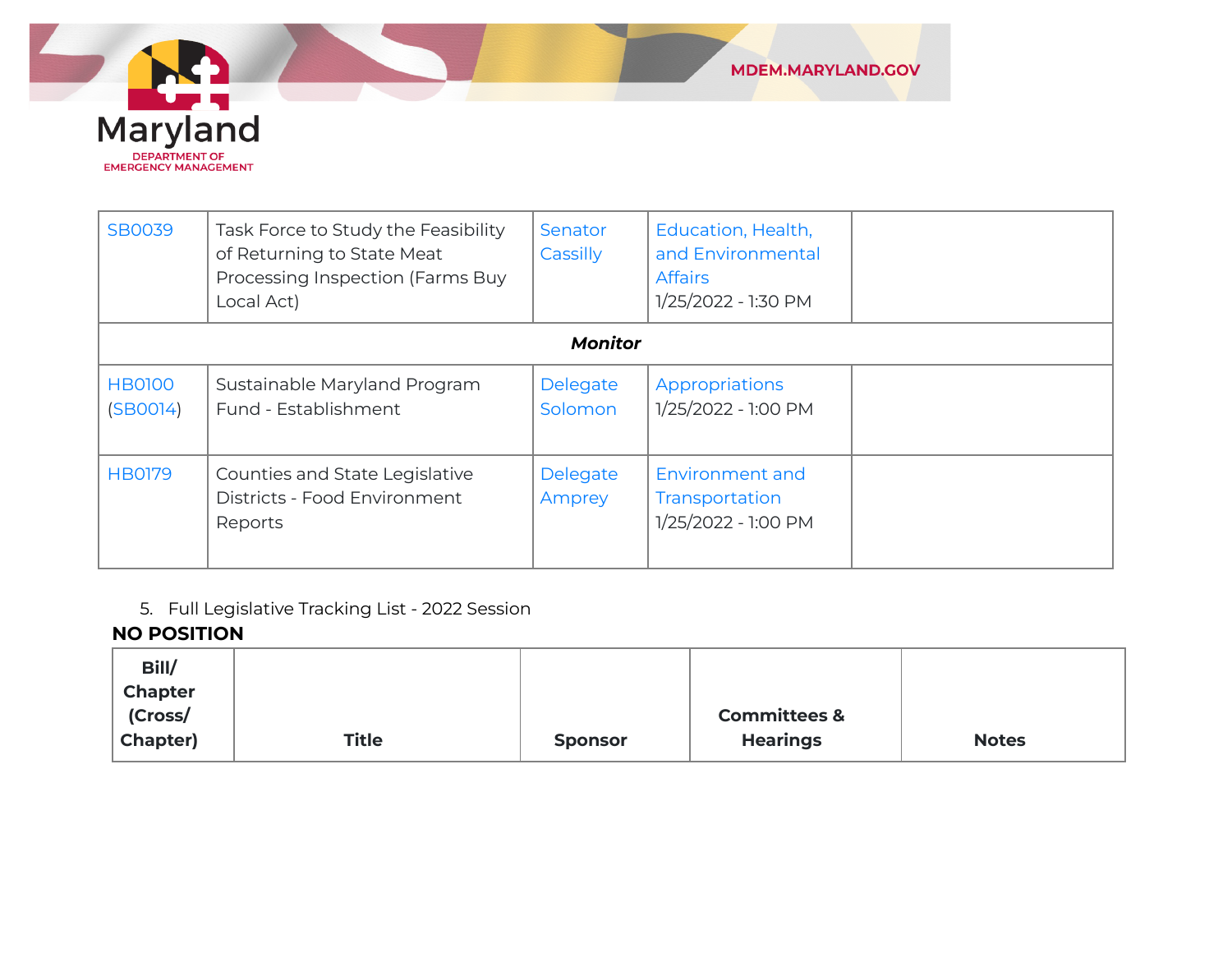

| <b>SB0256</b> | Maryland Energy                    | <b>Senator Beidle</b> | Finance             | No longer to be      |
|---------------|------------------------------------|-----------------------|---------------------|----------------------|
| (HBOO31)      | <b>Administration - Resiliency</b> |                       | 2/01/2022 - 1:00 PM | monitored after 1/24 |
|               | Hub Grant Program and Fund         |                       |                     |                      |

#### **SUPPORT**

| Bill/<br><b>Chapter</b><br>(Cross/<br><b>Chapter)</b> | <b>Title</b>                                                                                                                                                                                                       | <b>Sponsor</b>                                   | <b>Committees &amp;</b><br><b>Hearings</b>                                                                                                                                            | <b>Notes</b>                                                                       |
|-------------------------------------------------------|--------------------------------------------------------------------------------------------------------------------------------------------------------------------------------------------------------------------|--------------------------------------------------|---------------------------------------------------------------------------------------------------------------------------------------------------------------------------------------|------------------------------------------------------------------------------------|
| <b>HB0147</b><br>(SB0121)                             | Maryland Farms and Families<br>Fund, Maryland Food and<br><b>Agricultural Resiliency</b><br>Mechanism Grant Program,<br>and Maryland Farm-to-School<br>Meal Grant Pilot Program -<br>Alterations and Establishment | Delegate<br>Charkoudian<br><b>Senator Hester</b> | House<br>Environment and<br>Transportation<br>1/19/2022 - 1:00 PM<br><b>Ways and Means</b><br>Senate<br>Education, Health, and<br><b>Environmental Affairs</b><br>1/25/2022 - 1:30 PM | Heather testified on<br><b>HB147</b><br>Michael J. will testify on<br><b>SB121</b> |
| <b>HB0150</b><br>(SBO124)                             | Public Schools - Grant Program<br>to Reduce and Compost<br><b>School Waste</b>                                                                                                                                     | Delegate<br>Charkoudian                          | House<br><b>Ways and Means</b><br>1/27/2022 - 1:00 PM                                                                                                                                 | Heather submitted<br>written testimony on                                          |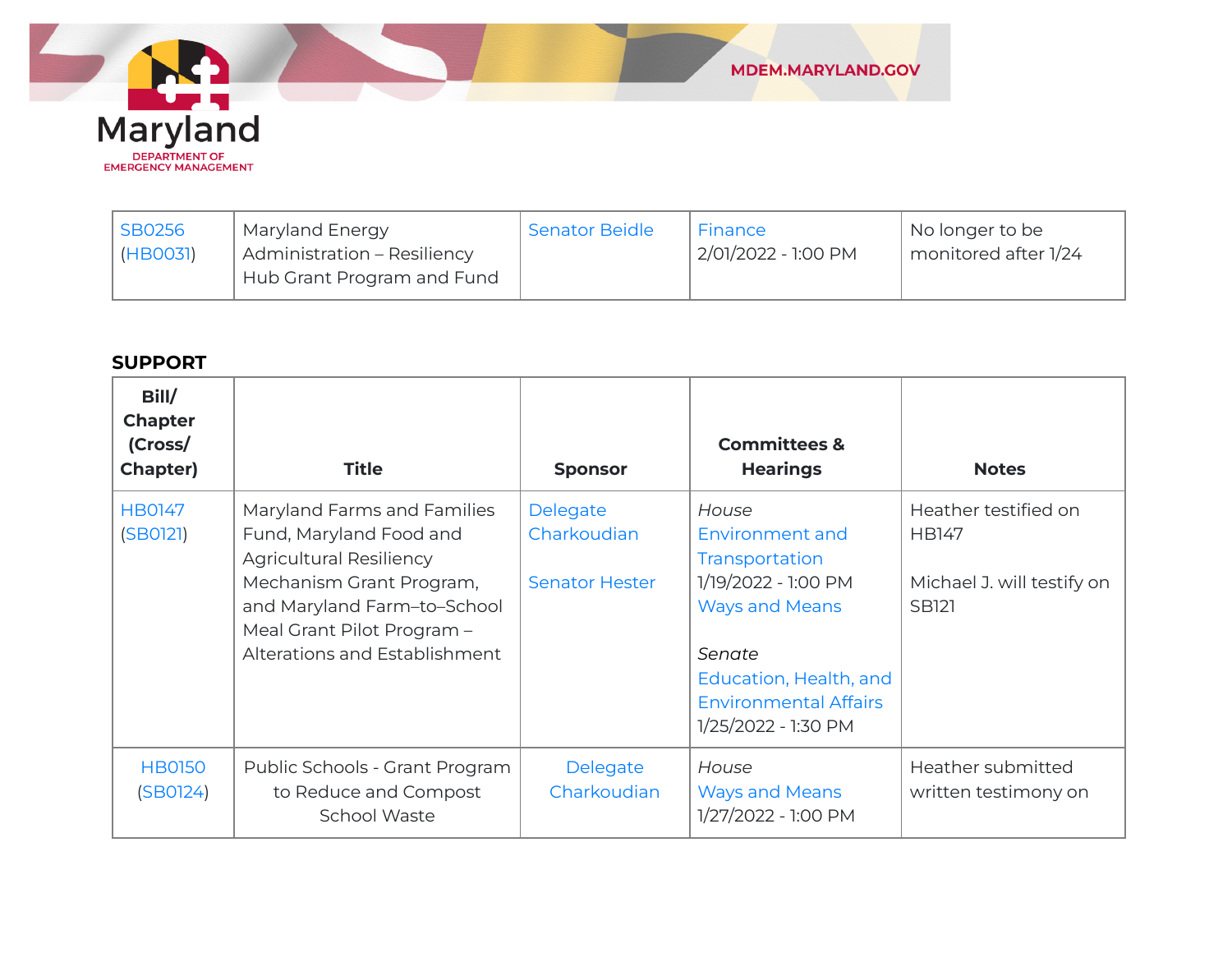

|                           |                                                                                               | Senator<br>Hettleman                             | Senate<br>Education, Health, and<br><b>Environmental Affairs</b><br>1/19/2022 - 1:00 PM                                                                      | 1/25 for the House<br>hearing.                                                                                          |
|---------------------------|-----------------------------------------------------------------------------------------------|--------------------------------------------------|--------------------------------------------------------------------------------------------------------------------------------------------------------------|-------------------------------------------------------------------------------------------------------------------------|
| SB0263                    | <b>Health - Food Service Facilities</b><br>- Beverage Options With<br><b>Children's Meals</b> | <b>Senator Beidle</b>                            | Senate<br>Finance<br>2/03/2022 - 1:00 PM                                                                                                                     | Volunteer to develop<br>testimony has been<br>requested                                                                 |
| <b>HB0178</b>             | Public Health - Cottage Food<br><b>Businesses - Annual Revenues</b>                           | Delegate Chang                                   | <b>Health and</b><br>Government<br><b>Operations</b><br>1/19/2022 - 2:50 PM                                                                                  | Dr. Lansing has<br>volunteered to develop<br>testimony for review in<br>case the bill successfully<br>passes the House. |
| <b>HB0184</b><br>(SBO229) | Environment - On-Farm<br><b>Composting Facilities - Permit</b><br>Exemption                   | <b>Delegate Shetty</b><br><b>Senator Gallion</b> | House<br>Environment and<br>Transportation<br>2/02/2022 - 1:00 PM<br>Senate<br>Education, Health, and<br><b>Environmental Affairs</b><br>1/25/2022 - 1:30 PM | Dr. Lansing volunteered<br>to draft testimony for<br>the House hearing.                                                 |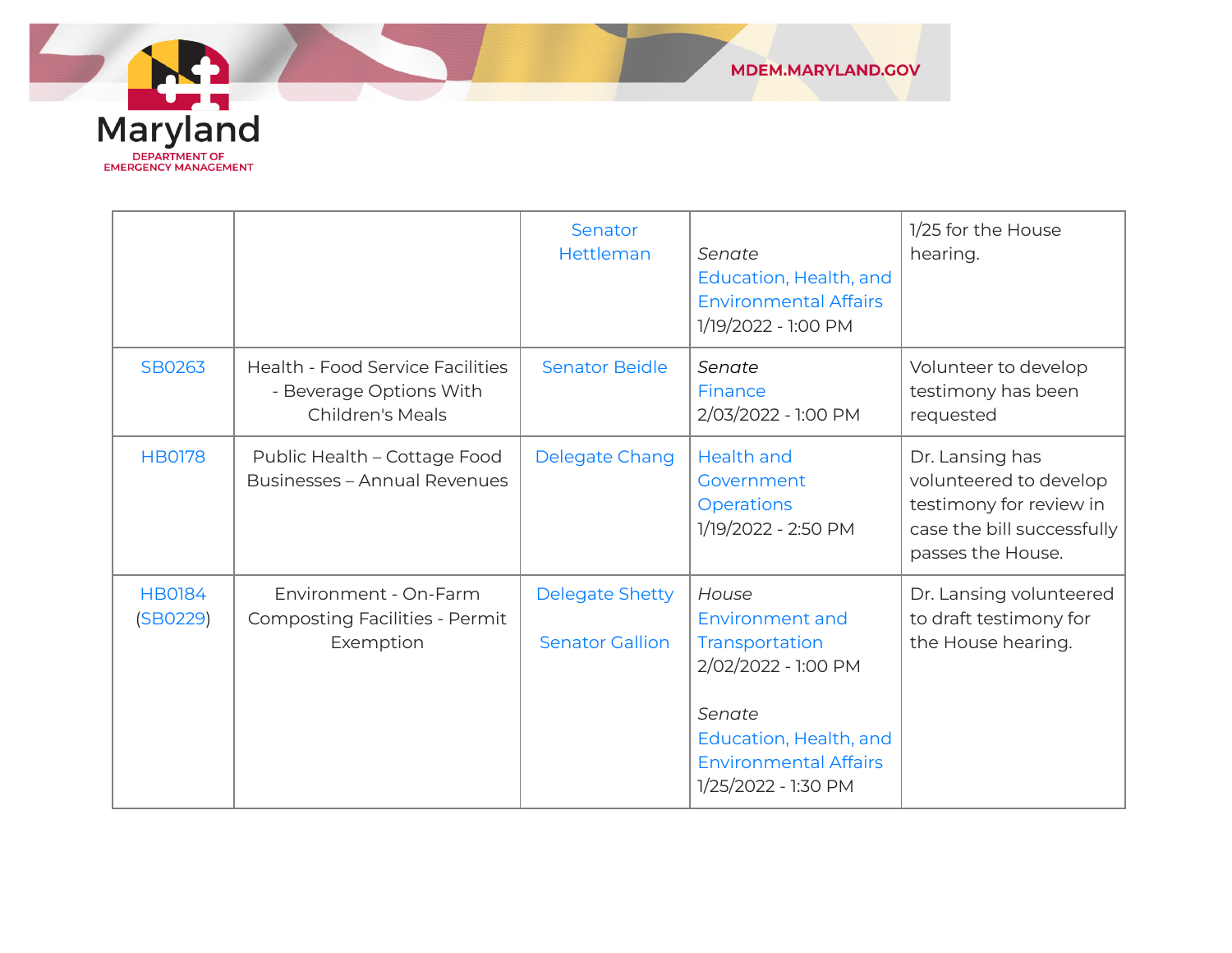

#### **SUPPORT WITH AMENDMENTS**

| Bill/<br><b>Chapter</b><br>(Cross/<br>Chapter) | <b>Title</b>                                                                                                        | <b>Sponsor</b>          | <b>Committees &amp;</b><br><b>Hearings</b>                                    | <b>Notes</b>                                                                                             |
|------------------------------------------------|---------------------------------------------------------------------------------------------------------------------|-------------------------|-------------------------------------------------------------------------------|----------------------------------------------------------------------------------------------------------|
| <b>SB0039</b>                                  | Task Force to Study the<br>Feasibility of Returning to State<br>Meat Processing Inspection<br>(Farms Buy Local Act) | <b>Senator Cassilly</b> | Education, Health, and<br><b>Environmental Affairs</b><br>1/25/2022 - 1:30 PM | E&P strongly supports<br>this bill. Some<br>amendments were<br>discussed during the<br>1/25 C&C meeting. |

#### **OPPOSE**

None identified for opposition at this time.

#### **MONITOR**

| <b>Bill/Cha</b> |              |                |                             |              |
|-----------------|--------------|----------------|-----------------------------|--------------|
| pter            |              |                |                             |              |
| (Cross/         |              |                | <b>Org Committees &amp;</b> |              |
| Chapter)        | <b>Title</b> | <b>Sponsor</b> | <b>Hearings</b>             | <b>Notes</b> |